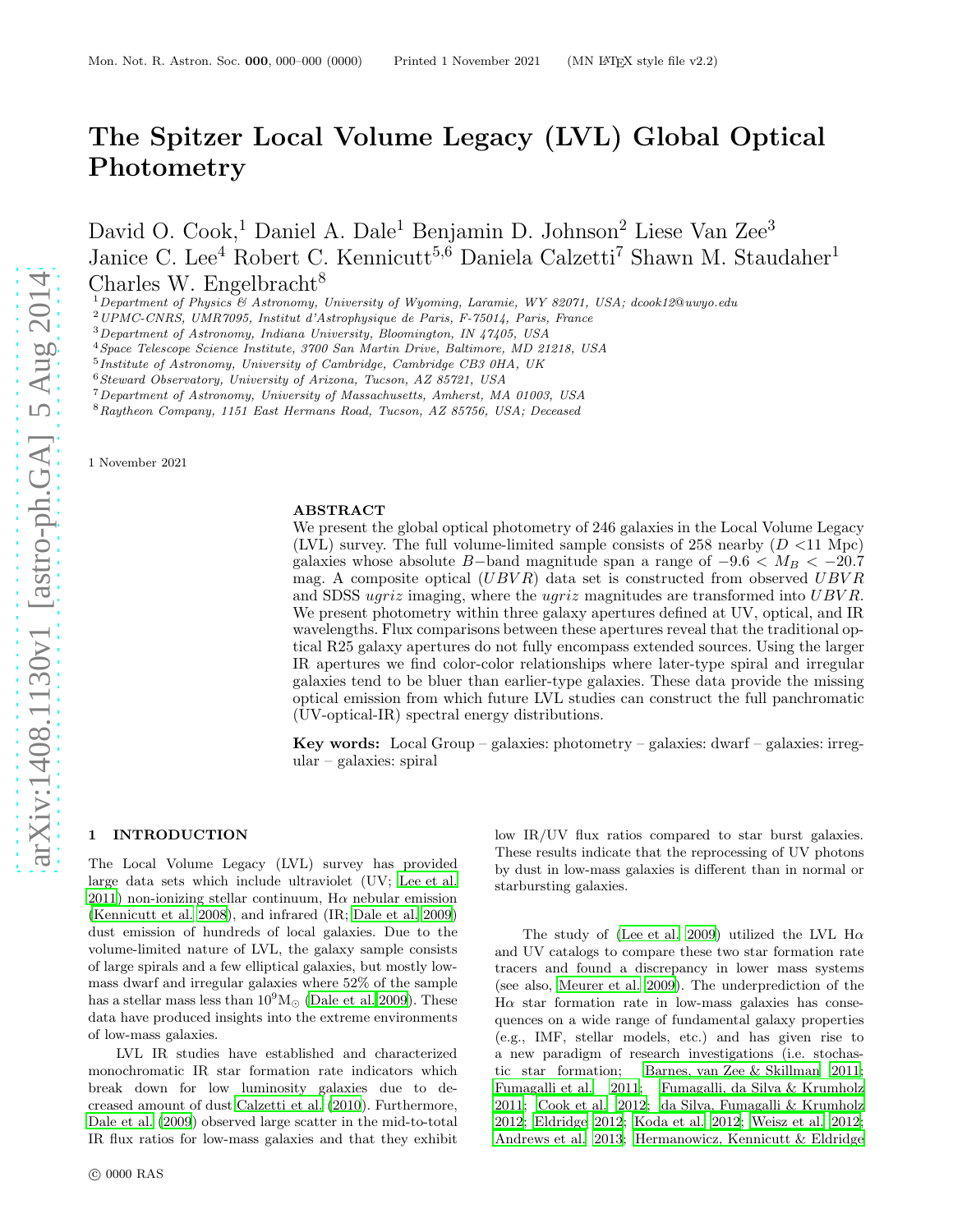[2013](#page-8-11); [Barnes, van Zee & Dowell 2013;](#page-7-4) [Bauer et al. 2013](#page-7-5); [da Silva, Fumagalli & Krumholz 2014](#page-8-12)).

These previous LVL studies have provided information on the star formation and interstellar dust properties of local galaxies, but the full spectral energy distribution (SED) is incomplete. The optical light significantly contributes to the overall emission of a galaxy, and therefore provides invaluable constraints for modeling a galaxy's full SED. In addition, due to the fewer technical obstacles involved in ground-based optical observations, examining relationships between optical properties and properties derived from either UV or IR is a practical and useful endeavor.

This paper presents the global photometry of the LVL optical observations. The full panchromatic (UV-optical-IR) SEDs are constructed and comparisons between optical and physical properties are explored in a follow-up study (Cook et al. 2014c; submitted).

## 2 SAMPLE

The LVL sample consists of 258 of our nearest galaxy neighbors reflecting a statistically complete, representative sample of the local universe. The sample selection and description are detailed in [Dale et al. \(2009](#page-8-2)), but we provide a brief overview here.

The LVL sample was built upon the samples of two previous nearby galaxy surveys: ACS Nearby Galaxy Survey Treasury (ANGST; [Dalcanton et al. 2009](#page-8-13)) and 11 Mpc  $H\alpha$ and Ultraviolet Galaxy Survy (11 HUGS; [Kennicutt et al.](#page-8-1) [2008](#page-8-1); [Lee et al. 2011](#page-8-0)). The final LVL sample consists of galaxies that appear outside the Galactic plane ( $|b| > 20^{\circ}$ ), have a distance less than 11 Mpc ( $D \le 11$  Mpc), span an absolute B-band magnitude of  $-9.6 < M_B < -20.7$ , and span an RC3 catalog galaxy type range of  $-5 < T < 10$ . Although the galaxy morphology composition is diverse, the LVL sample is dominated by dwarf galaxies due to its volume-limited nature. The full LVL sample and basic properties are listed in Table [1.](#page-2-0)

# 3 DATA

In this section we describe the optical observations presented in this study. Furthermore, we describe procedures for removal of contaminating sources, define three elliptical apertures used for photometry, and present the subsequent optical photometry within these apertures.

## <span id="page-1-1"></span>3.1 UBVR Data

We have obtained  $UBVR$  ground-based data from 1-2 meter class telescopes located at Cerro Tololo Inter-American Observatory (CTIO), Kitt Peak National Observatory (KPNO), Vatican Advanced Technology Telescope (VATT), and the Wyoming Infra-Red Observatory (WIRO).

Although each telescope has its own characteristics, the collection of optical images has a median pixel scale of  $0\rlap.{''}5$ per pix with a standard deviation of 0.<sup>"</sup> 1 per pix and a median seeing of 1.'4 with a standard deviation of 0.'4. In addition, the median exposure times for the  $UBVR$  filters are 2700, 1800, 1260, and 840 seconds, respectively.

All data reduction was performed with standard IRAF tasks. Each image was bias- and dark- subtracted, and flatfielded. Dome flats were used only when skyflats were not available. Calibration stars were taken several times a night and were used to correct fluxes to zero airmass, calculate photometric zero points, and calculate first-order color corrections.

The  $5\sigma$  limiting magnitude for a point source using the measured seeing as the aperture  $(2\times$ FWHM of the PSF) was calculated via the standard deviation of sky values within several sky regions selected to avoid bright stars. The median  $5\sigma$  limiting magnitudes for all images are 22.8, 23.6, 23.1, and 22.6 mag with a standard deviation of 0.77, 0.79, 0.71, 0.78 mag for  $UBVR$ , respectively.

#### 3.2 SDSS Data

We have also downloaded SDSS ugriz imaging taken from SDSS DR7 (Sloan Digital Sky Survey; [Abazajian et al.](#page-7-6) [2009](#page-7-6)). For each galaxy, mosaic images were constructed using the utility SWARP [\(Bertin et al. 2002](#page-7-7)), sky-subtracted, and photometrically calibrated to the AB magnitude system; note that the SDSS magnitudes are corrected for AB magnitude offsets as prescribed by the DR7 data release website.<sup>[1](#page-1-0)</sup>

The  $5\sigma$  limiting magnitudes of the SDSS mosaics were calculated in an identical manner to that of our  $UBVR$  data resulting in point source detection limits of 21.6, 22.8, 22.4, 21.9, 20.4 mag with a standard deviation of 0.23, 0.20, 0.17, 0.17, 0.21 mag for ugriz, respectively. These limiting magnitudes are in good agreement with the 95% completeness limits quoted in the SDSS DR7 documentation.

#### 3.3 Removal of Contaminating Sources

To prepare the optical data for photometry, contaminating sources (e.g., background galaxies and foreground stars) were identified and masked within the galaxy apertures studied here (see §[3.4\)](#page-3-0). We utilize the contaminant regions identified by [Dale et al. \(2009](#page-8-2)) as an initial catalog. These regions were identified based on Spitzer Space Telescope IR colors and high resolution  $HST$  images when archival  $HST$ images were available (i.e., not available for all LVL galaxies.). These contaminant regions were overlaid onto each optical image, visually inspected, and the contaminant region sizes were adjusted to account for the relative apparent brightness of each source.

Although the work of [Dale et al. \(2009](#page-8-2)) compared the LVL IR images to high resolution HST images, contaminating optical sources are not always detectable at IR wavelengths and hence may not have been recorded as contaminating sources. Furthermore, new HST observations since the publication date of [Dale et al. \(2009](#page-8-2)) are available to identify additional contaminating sources. For these reasons, we have compared our optical data to all available HST single-band images and multi-band color images

<span id="page-1-0"></span><sup>1</sup> http://www.sdss.org/dr7/algorithms/fluxcal.html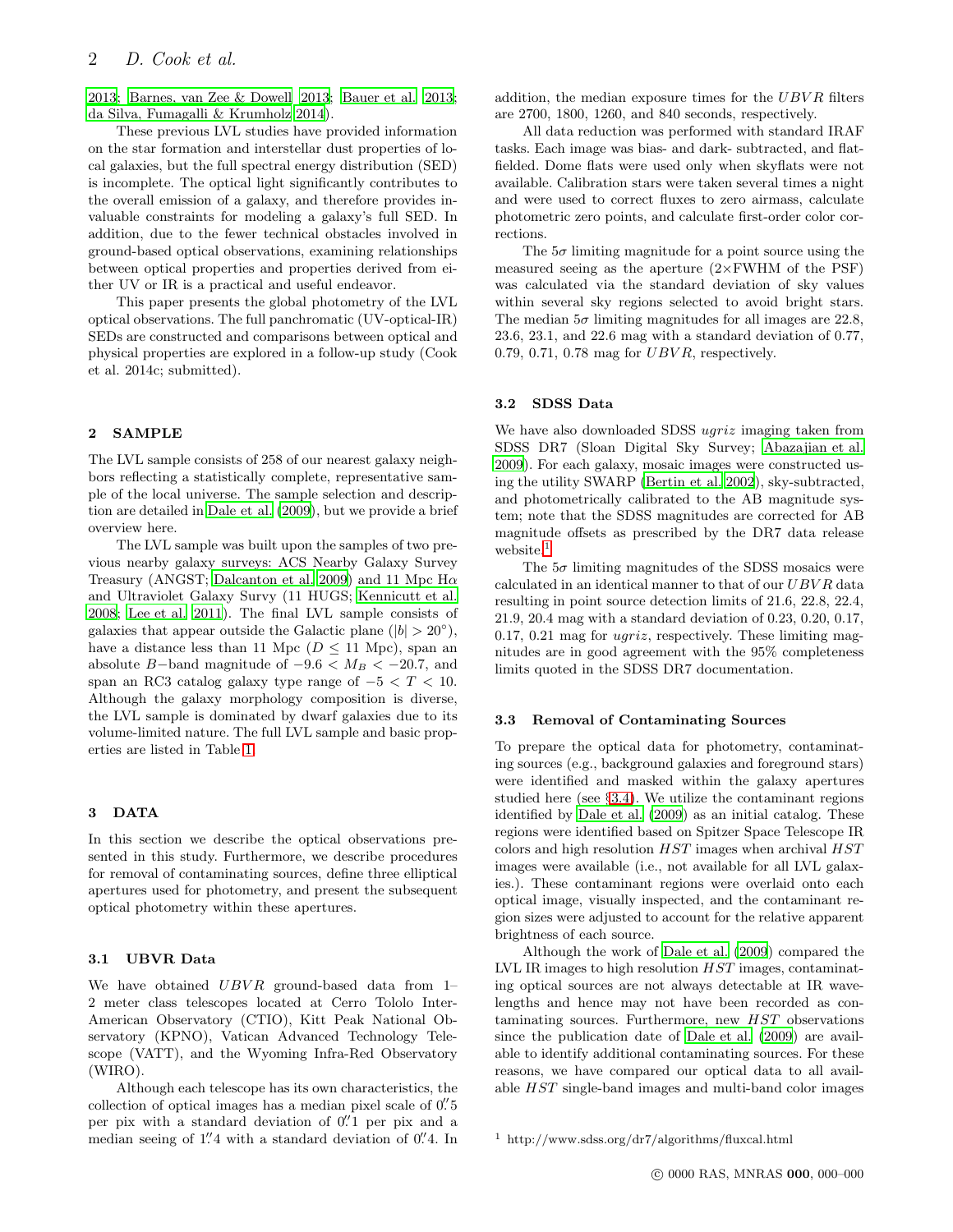| Galaxy<br>Name<br>(1) | RA<br>(J2000.0)<br>$\left( 2\right)$ | <b>DEC</b><br>(J2000.0)<br>$\left( 3\right)$ | D<br>(Mpc)<br>(4) | T<br>(5) | $E(B-V)$<br>(mag)<br>(6) | $M_B$<br>(AB mag)<br>(7) |
|-----------------------|--------------------------------------|----------------------------------------------|-------------------|----------|--------------------------|--------------------------|
| <b>WLM</b>            | 00:01:58.16                          | $-15:27:39.3$                                | 0.92              | 10       | 0.04                     | $-13.56$                 |
| NGC0024               | 00:09:56.54                          | $-24:57:47.3$                                | 8.13              | 5        | 0.02                     | $-17.46$                 |
| NGC0045               | 00:14:03.99                          | $-23:10:55.5$                                | 7.07              | 8        | 0.02                     | $-18.19$                 |
| NGC0055 <sup>+</sup>  | 00:14:53.60                          | $-39:11:47.9$                                | 2.17              | 9        | 0.01                     | .                        |
| NGC0059               | 00:15:25.13                          | $-21:26:39.8$                                | 5.30              | $-3$     | 0.02                     | $-15.62$                 |
| ESO410-G005           | 00:15:31.56                          | $-32:10:47.8$                                | 1.90              | $-1$     | 0.01                     | $-11.34$                 |
| SCULPTOR-DE1          | 00:23:51.70                          | $-24:42:18.0$                                | 4.20              | 10       | 0.02                     | $-11.00$                 |
| ESO294-G010           | 00:26:33.37                          | $-41:51:19.1$                                | 1.90              | $-3$     | 0.01                     | $-11.09$                 |
| <b>IC1574</b>         | 00:43:03.82                          | $-22:14:48.8$                                | 4.92              | 10       | 0.02                     | $-14.05$                 |
| NGC0247               | 00:47:08.55                          | $-20:45:37.4$                                | 3.65              | 7        | 0.02                     | $-18.31$                 |
|                       |                                      |                                              |                   |          |                          |                          |

General Galaxy Properties

<span id="page-2-0"></span>Table 1. Column 1: Galaxy name; galaxies where the photometry has been removed is denoted with a  $\dagger$  symbol. Column 2 and 3: J2000 right ascension and declination used for centering the R25 apertures of Table 2 which are based on the RC3 catalog values. Column 4: distance in Mpc from [Kennicutt et al. \(2008\)](#page-8-1). Column 5: RC3 Morphological T-type from [Kennicutt et al. \(2008](#page-8-1)). Column 6: Milky Way foreground extinction from [Schlegel, Finkbeiner & Davis \(1998](#page-8-14)). Column 7: absolute B−band magnitude derived from the apparent magnitude of this study using the distance of column 4; these magnitudes have been corrected for Milky Way foreground extinction using column 6 and the reddening curve of [Draine \(2003](#page-8-15)). The full table is available online.



<span id="page-2-1"></span>Figure 1. Inverted images for the LVL spiral galaxy NGC2403 in 4 filters: FUV, B,  $3.6\mu m$ , and  $24\mu m$ , for panels a, b, c, and d, respectively. We perform photometry in the 3 apertures overlaid in each panel: optical R25 (green-solid line), IR (red-dashed line; [Dale et al. 2009\)](#page-8-2), and UV (cyan-dashed line; [Lee et al. 2011\)](#page-8-0). To make direct comparisons across UV–IR we present optical fluxes within the IR apertures. The IR apertures have been visually checked to ensure that they are adequately large to encompass all of the optical and typically all of the UV and IR emission.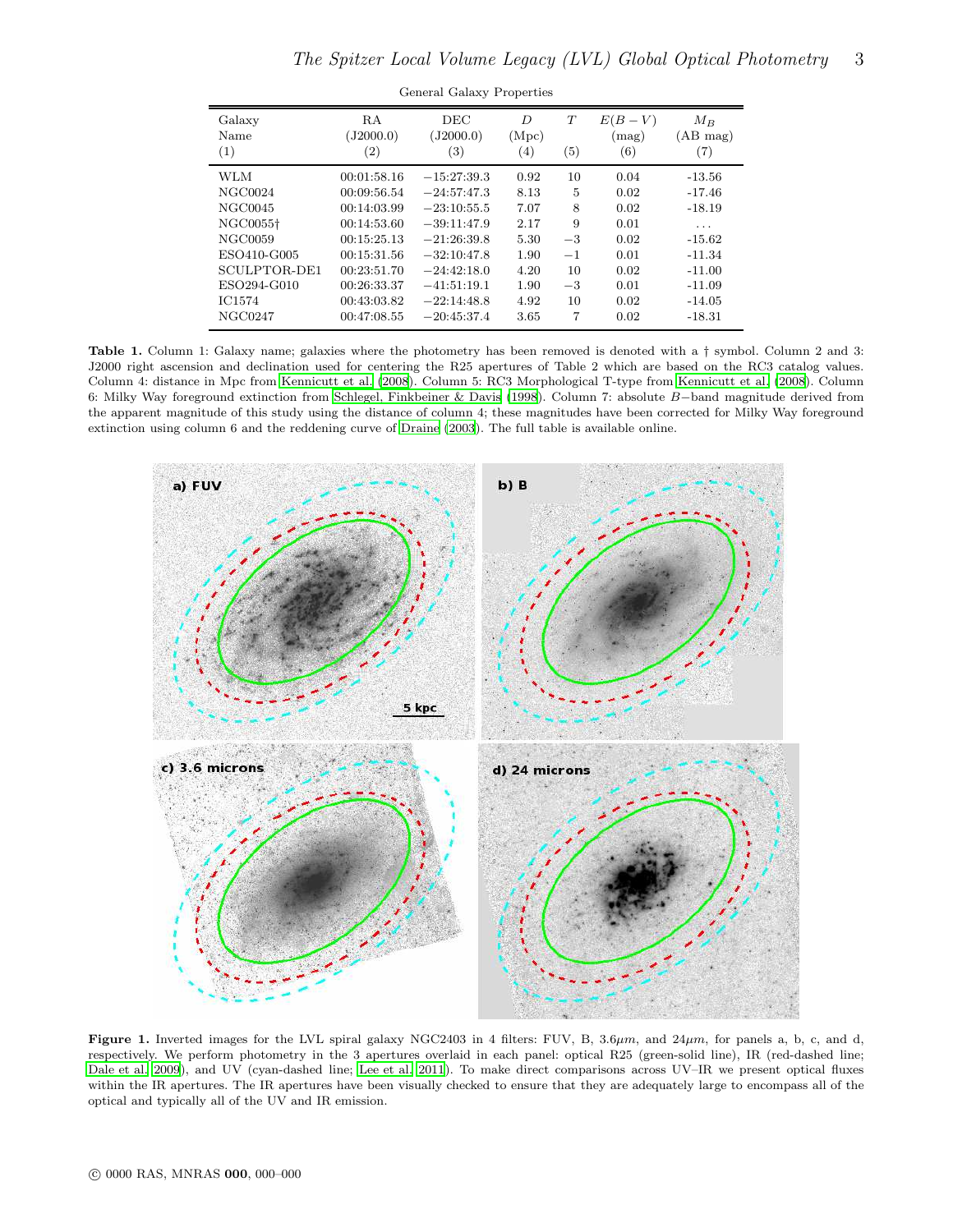

<span id="page-3-3"></span>Figure 2. Inverted images of the LVL dwarf galaxy UGC05666 where the panels and ellipses are the same as Figure [1.](#page-2-1)

via the Hubble Legacy Archive<sup>[2](#page-3-1)</sup>. HST images were visually checked for sources with spiral structure, extended profiles, and optical colors indicating a background galaxy, and sources with diffraction spikes indicating a foreground star. The new contaminant regions were tailored to each optical image and added to the modified contamination source catalog of [Dale et al. \(2009\)](#page-8-2). With an updated contaminating source catalog, each contaminant was removed through an interpolation of the surrounding local sky using the IRAF task IMEDIT. The region files which define these contaminating sources are available online or by request.

## <span id="page-3-0"></span>3.4 Galaxy Apertures

We perform global photometry on the LVL optical images within three apertures defined at UV, optical, and IR wavelengths. The optical apertures are taken from the RC3 catalog [\(de Vaucouleurs et al. 1991](#page-8-16)) as tabulated by the VizieR catalog,[3](#page-3-2) and are defined as isophotal ellipses with a surface brightness of 25 mag/arcsec<sup>2</sup> in the B-band filter. The optical apertures are listed in Table [2.](#page-4-0) The other two apertures were chosen to provide direct flux comparisons with two previous LVL studies which have defined separate elliptical apertures.

The Spitzer Space Telescope IR elliptical apertures of [Dale et al. \(2009\)](#page-8-2) were chosen to encompass the majority of the emission seen at GALEX UV  $(1500\text{\AA}-2300\text{\AA})$  and Spitzer IR  $(3.6\mu m-160\mu m)$  wavelengths. In practice, these apertures were usually determined by the extent of the  $3.6\mu$ m emission given the superior sensitivity of the  $3.6\mu$ m array coupled with the relatively bright emission from older stellar populations at this wavelength. However, in several instances the emission between  $1500\text{\AA}-2300\text{\AA}$  or at  $160\mu\text{m}$ wavelengths were spatially more extended, and thus these wavelengths were used to determine the IR apertures. The resulting median ratio of IR-to-optical semi-major axes is 1.5 (see Figures [1](#page-2-1) and [2\)](#page-3-3); the IR apertures are listed in Table [3.](#page-4-1)

The GALEX UV elliptical apertures of [Lee et al.](#page-8-0) [\(2011\)](#page-8-0) were defined as an isophotal ellipse outside of which the photometric error was greater than 0.8 mag or the intensity fell below the sky level. The resulting median ratio of UV-to-optical semi-major axes is 2.3 (see Figures [1](#page-2-1) and [2\)](#page-3-3). The UV apertures are listed in Table [4.](#page-5-0)

Figures [1](#page-2-1) and [2](#page-3-3) show all three apertures overlaid onto UV, optical, and IR images for a spiral and dwarf galaxy,

<sup>2</sup> http://hla.stsci.edu/hlaview.html

<span id="page-3-2"></span><span id="page-3-1"></span><sup>3</sup> http://vizier.u-strasbg.fr/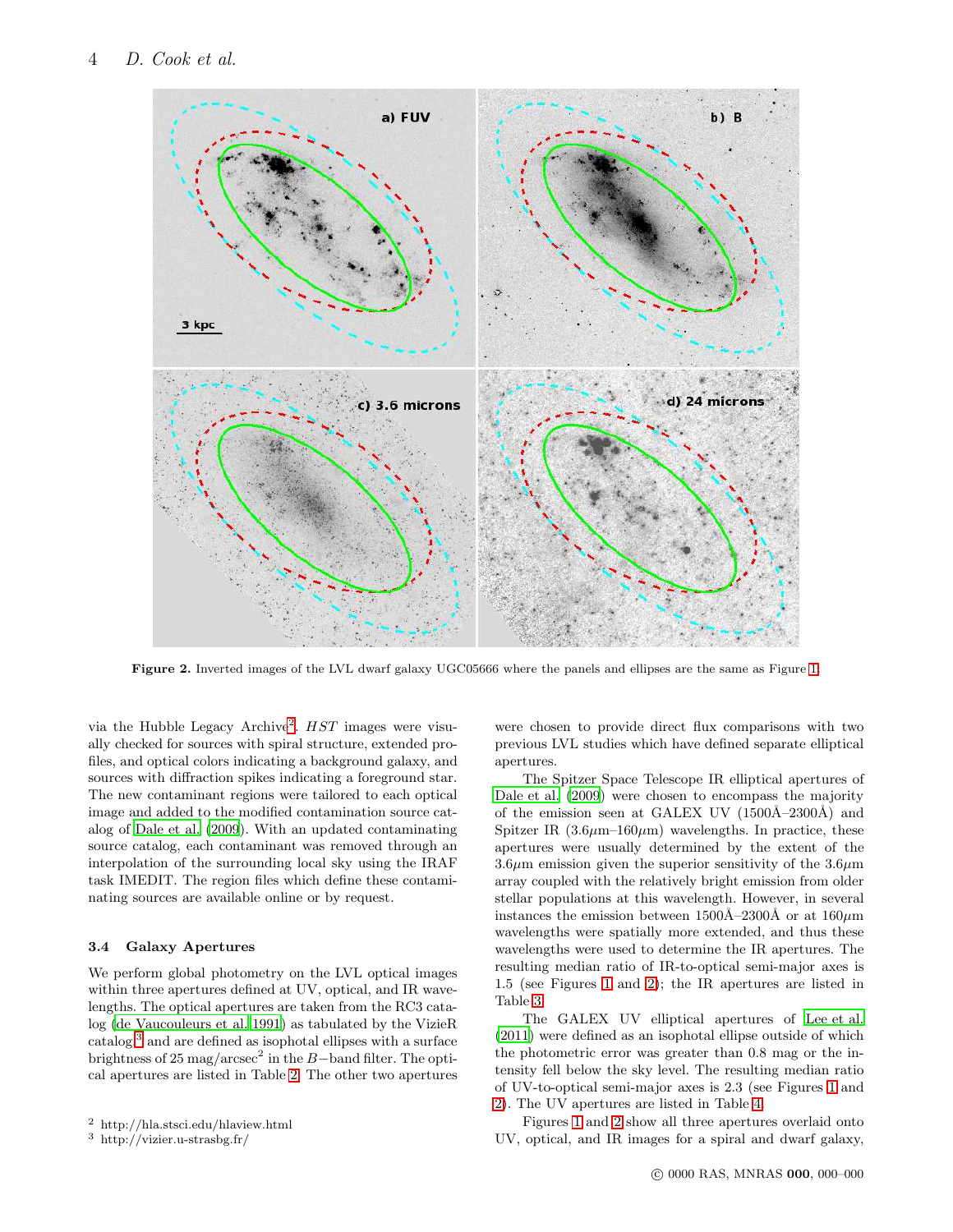|               |                                     |                                     |                         |                      |                      |                      | Photometry Within R25 Apertures          |                                     |                                    |                  |                  |                                      |
|---------------|-------------------------------------|-------------------------------------|-------------------------|----------------------|----------------------|----------------------|------------------------------------------|-------------------------------------|------------------------------------|------------------|------------------|--------------------------------------|
| Galaxy<br>(1) | a<br>$^{\prime\prime\prime}$<br>(2) | b<br>$^{\prime\prime\prime}$<br>(3) | P.A.<br>$(\deg)$<br>(4) | U<br>(AB mag)<br>(5) | B<br>(AB mag)<br>(6) | (AB mag)<br>(7       | $\boldsymbol{R}$<br>(AB mag)<br>$^{(8)}$ | $\boldsymbol{u}$<br>(AB mag)<br>(9) | $\mathfrak{g}$<br>(AB mag)<br>(10) | (AB mag)<br>(11) | (AB mag)<br>(12) | $\boldsymbol{z}$<br>(AB mag)<br>(13) |
| <b>WLM</b>    | 344.4                               | 119.4                               | 4.0                     | $\cdots$             | $11.50 \pm 0.03$     | $11.10 {\pm} 0.03$   | $10.93 \pm 0.03$                         | $\cdots$                            | $\cdots$                           | $\cdots$         | $\cdots$         | $\cdots$                             |
| NGC0024       | 172.6                               | 40.5                                | 46.0                    | $\cdots$             | $12.20 \pm 0.03$     | $11.58 {\pm} 0.03$   | $11.46 \pm 0.03$                         | $\sim$ $\sim$ $\sim$                | $\cdots$                           | $\cdots$         | $\cdots$         | $\cdots$                             |
| NGC0045       | 255.3                               | 176.7                               | 142.0                   | $11.92 \pm 0.03$     | $11.21 \pm 0.03$     | $10.73 \pm 0.03$     | $10.58 \pm 0.03$                         | $\cdots$                            | $\cdots$                           | $\cdots$         | $\cdots$         | $\cdots$                             |
| NGC0055†      | 970.8                               | 168.7                               | 108.0                   | $\sim$ $\sim$ $\sim$ | $\cdots$             | $\cdots$             | $\cdots$                                 | $\cdots$                            | $\cdots$                           | $\cdots$         | $\cdots$         | $\cdots$                             |
| NGC0059       | 78.9                                | 39.5                                | 127.0                   | $14.01 \pm 0.03$     | $13.21 \pm 0.03$     | $12.59 \pm 0.03$     | $12.31 \pm 0.03$                         | $\sim$ $\sim$ $\sim$                | $\cdots$                           | $\cdots$         | $\cdots$         | $\cdots$                             |
| ESO410-G005   | 39.5                                | 31.4                                | 54.0                    | $\cdots$             | $15.32 \pm 0.03$     | $\sim$ $\sim$ $\sim$ | $14.58 \pm 0.03$                         | $\sim$ $\sim$ $\sim$                | $\cdots$                           | $\cdots$         | $\cdots$         | $\cdots$                             |
| SCULPTOR-DE1  | $\cdots$                            | $\cdots$                            | $\cdots$                | $\cdots$             | $\sim$ $\sim$ $\sim$ | $\cdots$             | $\cdots$                                 | $\cdots$                            | $\cdots$                           | $\cdots$         | $\cdots$         | $\cdots$                             |
| ESO294-G010   | 32.9                                | 21.2                                | 6.0                     | $\cdots$             | $15.76 \pm 0.03$     | $\cdots$             | $14.97 \pm 0.03$                         | $\sim$ $\sim$ $\sim$                | $\cdots$                           | $\cdots$         | $\cdots$         | $\cdots$                             |
| IC1574        | 64.1                                | 23.3                                | 175.0                   | $15.25 \pm 0.03$     | $14.73 \pm 0.03$     | $14.35 \pm 0.03$     | $14.24 \pm 0.03$                         | $15.29 \pm 0.03$                    | $14.52 {\pm} 0.03$                 | $14.20 \pm 0.03$ | $14.04 \pm 0.03$ | $14.11 \pm 0.03$                     |
| NGC0247       | 641.4                               | 207.5                               | 174.0                   | $10.11 \pm 0.03$     | $9.61 \pm 0.03$      | $9.10 \pm 0.03$      | $8.87 \pm 0.03$                          | $\cdot$ $\cdot$ $\cdot$             | $\cdots$                           | $\cdots$         | $\cdots$         | $\cdots$                             |

Table 2: The LVL <sup>g</sup>lobal <sup>p</sup>hotometry within the optical-R25 apertures. Column 1: The galaxy name; galaxies where the <sup>p</sup>hotometry has been removed is denoted with <sup>a</sup> † symbol. Columns <sup>2</sup> and 3: The semi-major and semi-minor axis of the the R25 apertures in units of arcseconds. Column 4: The position angle of the R25 apertures in units of degrees measured east of north. Columns 5, 6, 7, and 8: The UBVR magnitudes of each galaxy with errors. Columns 9, 10, 11, 12, and 13: The *ugriz* magnitudes of each galaxy with errors. The full table is available online.

| Photometry Within the IR Apertures of Dale et al. (2009) |  |
|----------------------------------------------------------|--|
|----------------------------------------------------------|--|

| Galaxy<br>(1)        | a<br>$^{\prime\prime\prime}$<br>(2) | b.<br>$^{\prime\prime}$<br>(3) | P.A.<br>$(\deg)$<br>(4) | U<br>(AB mag)<br>(5) | $\boldsymbol{B}$<br>(AB mag)<br>(6) | ΆB<br>mag)<br>(7) | R<br>(AB mag)<br>(8) | $\boldsymbol{u}$<br>(AB mag)<br>(9) | $\mathfrak{g}$<br>(AB mag)<br>(10) | $\mathbf{r}$<br>(AB mag)<br>(11) | (AB mag)<br>(12) | $\boldsymbol{z}$<br>(AB mag)<br>(13) |
|----------------------|-------------------------------------|--------------------------------|-------------------------|----------------------|-------------------------------------|-------------------|----------------------|-------------------------------------|------------------------------------|----------------------------------|------------------|--------------------------------------|
| <b>WLM</b>           | 336.0                               | 169.5                          | 0.0                     | $\cdots$             | $11.40 \pm 0.03$                    | $10.99 \pm 0.03$  | $10.80 \pm 0.03$     | $\cdots$                            | $\cdots$                           | $\cdots$                         | $\cdots$         | $\cdots$                             |
| NGC0024              | 150.5                               | 108.0                          | 225.0                   | $\cdot$              | $12.16 \pm 0.03$                    | $11.54 + 0.03$    | $11.43 \pm 0.03$     | $\cdots$                            | $\cdots$                           | $\cdots$                         | $\cdots$         | $\cdots$                             |
| NGC0045              | 288.5                               | 228.0                          | 336.0                   | $11.88 \pm 0.03$     | $11.13 \pm 0.03$                    | $10.65 \pm 0.03$  | $10.51 \pm 0.03$     | $\cdots$                            | $\cdots$                           | $\cdots$                         | $\cdots$         | $\cdots$                             |
| NGC0055 <sup>+</sup> | 1125.5                              | 357.0                          | 106.0                   | $\cdots$             | $\cdots$                            | $\cdots$          | $\cdots$             | $\cdots$                            | $\cdots$                           | $\cdots$                         | $\cdots$         | $\cdots$                             |
| NGC0059              | 127.5                               | 89.5                           | 301.0                   | $13.98 \pm 0.03$     | $13.08 \pm 0.03$                    | $12.45 \pm 0.03$  | $12.17 \pm 0.03$     | $\cdots$                            | $\cdots$                           | $\cdots$                         | $\cdots$         | $\cdots$                             |
| ESO410-G005          | 60.5                                | 45.0                           | 307.0                   | $\cdot$              | $15.11 \pm 0.03$                    | $\cdot$           | $14.34 \pm 0.03$     | $\cdots$                            | $\cdots$                           | $\cdots$                         | $\cdots$         | $\cdots$                             |
| SCULPTOR-DE1         | 80.0                                | 51.5                           | 0.0                     | $\cdots$             | $17.01 \pm 0.04$                    | $\cdots$          | $16.26 \pm 0.03$     | $\cdot$                             | $\cdots$                           | $\cdots$                         | $\cdots$         | $\cdots$                             |
| ESO294-G010          | 82.0                                | 50.5                           | 0.0                     | $\cdots$             | $15.33 \pm 0.03$                    | $\cdot$           | $14.51 \pm 0.03$     | $\cdots$                            | $\cdots$                           | $\cdots$                         | $\cdots$         | $\cdots$                             |
| <b>IC1574</b>        | 101.0                               | 61.5                           | 0.0                     | $14.96 \pm 0.03$     | $14.47 \pm 0.03$                    | $14.03 \pm 0.03$  | $13.95 \pm 0.03$     | $14.77 \pm 0.04$                    | $14.28 + 0.03$                     | $13.89 {\pm} 0.03$               | $13.66 \pm 0.03$ | $13.84 \pm 0.04$                     |
| NGC0247              | 738.0                               | 290.5                          | 352.0                   | $10.07 \pm 0.03$     | $9.56 \pm 0.03$                     | $9.05 \pm 0.03$   | $8.81 \pm 0.03$      | $\cdots$                            | $\cdots$                           | $\cdots$                         | $\cdots$         | $\cdots$                             |

<span id="page-4-1"></span><span id="page-4-0"></span>Table 3: The LVL global photometry within the IR apertures defined by [Dale](#page-8-17) et al. [\(2009](#page-8-17)). Column 1: The galaxy name; galaxies where the <sup>p</sup>hotometry has been removed is denoted with <sup>a</sup> † symbol. Columns <sup>2</sup> and 3: The semi-major and semi-minor axis of the the IR apertures in units of arcseconds. Column 4: The position angle of the IR apertures in units of degrees measured east of north. Columns 5, 6, 7, and 8: The  $UBVR$  magnitudes of each galaxy with errors. Columns 9, 10, 11, 12, and 13: The *ugriz* magnitudes of each galaxy with errors. The full table is available online.

The Spitzer Local Volume Legacy (LVL) Global Optical Photometry

The Spitzer Local Volume Legacy (LVL) Global Optical Photometry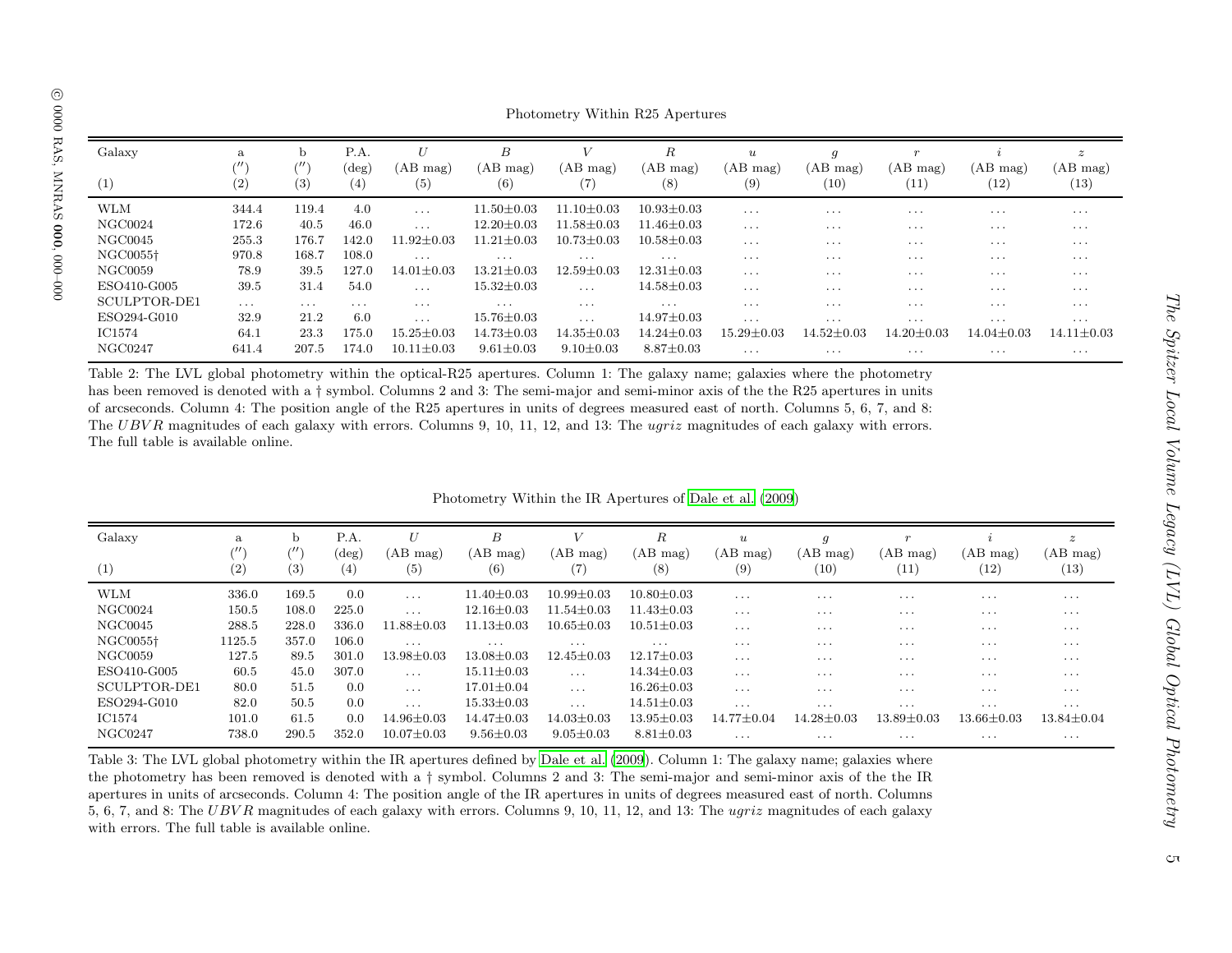<span id="page-5-0"></span>

|       |                            |                                                  |                                | Photometry Within the UV Apertures of Lee et al. (20 |                                                                                                                                                                                                                                                                                                                                                                 |                                                 |                                           |            |                                                                                                                                                                                                                                                                                      |                                            |
|-------|----------------------------|--------------------------------------------------|--------------------------------|------------------------------------------------------|-----------------------------------------------------------------------------------------------------------------------------------------------------------------------------------------------------------------------------------------------------------------------------------------------------------------------------------------------------------------|-------------------------------------------------|-------------------------------------------|------------|--------------------------------------------------------------------------------------------------------------------------------------------------------------------------------------------------------------------------------------------------------------------------------------|--------------------------------------------|
| ದ     | $(\text{deg})$<br>FÄ<br>G) | $(Sem \,B)$<br>$\widehat{S}$                     | (Sem $\mathrm{dA})$<br>$\odot$ | $($ AB mag $)$                                       | (Sem $\mathrm{dA})$<br>$\circledS$                                                                                                                                                                                                                                                                                                                              | $(AB \text{ mag})$<br>$\widehat{\epsilon}$<br>n | $(Sem \, B \cap Y)$<br>$\left( 01\right)$ | (AB mag)   | ${\rm (A B\ mag)}$<br>(12)                                                                                                                                                                                                                                                           | $(AB \text{ and } B)$<br>$\left(13\right)$ |
|       |                            |                                                  |                                |                                                      |                                                                                                                                                                                                                                                                                                                                                                 |                                                 |                                           |            |                                                                                                                                                                                                                                                                                      |                                            |
| 180.0 |                            |                                                  | $1.30 \pm 0.03$                | $10.87 \pm 0.03$                                     | $10.66 \pm 0.03$                                                                                                                                                                                                                                                                                                                                                |                                                 |                                           | $\vdots$   | $\vdots$                                                                                                                                                                                                                                                                             | $\vdots$                                   |
| 58.0  | 46.0                       |                                                  | $12.12 \pm 0.03$               | 11.50±0.03                                           | $1.39 \pm 0.03$                                                                                                                                                                                                                                                                                                                                                 |                                                 |                                           | $\vdots$   | $\vdots$                                                                                                                                                                                                                                                                             |                                            |
| 262.0 | $-38.0$                    | $11.84 \pm 0.03$                                 | $11.07 \pm 0.03$               | $10.60 \pm 0.03$                                     | 10.44±0.03                                                                                                                                                                                                                                                                                                                                                      |                                                 |                                           |            |                                                                                                                                                                                                                                                                                      |                                            |
| 251.C | $-72.0$                    |                                                  |                                |                                                      |                                                                                                                                                                                                                                                                                                                                                                 |                                                 |                                           |            |                                                                                                                                                                                                                                                                                      |                                            |
| 75.0  | $-53.0$                    | $13.98 \pm 0.03$                                 | $13.08 \pm 0.03$               | $12.45 \pm 0.03$                                     | $12.16 \pm 0.03$                                                                                                                                                                                                                                                                                                                                                |                                                 |                                           |            |                                                                                                                                                                                                                                                                                      |                                            |
| 83.0  | 54.0                       | $\vdots$                                         | 14.88±0.03                     | $\vdots$                                             | $14.08 \pm 0.03$                                                                                                                                                                                                                                                                                                                                                | $\vdots$                                        |                                           |            |                                                                                                                                                                                                                                                                                      |                                            |
| 0.67  | $-10.0$                    |                                                  | 16.75±0.04                     |                                                      | $15.97 \pm 0.03$                                                                                                                                                                                                                                                                                                                                                |                                                 |                                           |            |                                                                                                                                                                                                                                                                                      |                                            |
| 46.0  | 0.6                        |                                                  | $15.35 \pm 0.03$               |                                                      | $14.53 \pm 0.03$                                                                                                                                                                                                                                                                                                                                                |                                                 |                                           |            |                                                                                                                                                                                                                                                                                      |                                            |
| 46.0  | $-5.0$                     | $14.97 \pm 0.03$                                 | $14.47 \pm 0.03$               | $14.04 \pm 0.03$                                     | $13.94\pm0.03$                                                                                                                                                                                                                                                                                                                                                  | $14.80 \pm 0.04$                                | $4.26 \pm 0.03$                           | 13.89±0.03 | 13.69±0.03                                                                                                                                                                                                                                                                           | 13.82±0.0                                  |
| 307.0 | $-6.0$                     | $10.05 \pm 0.03$                                 | $9.55 \pm 0.03$                | $9.03 \pm 0.03$                                      | $8.80 \pm 0.03$                                                                                                                                                                                                                                                                                                                                                 |                                                 |                                           | $\vdots$   | $\vdots$                                                                                                                                                                                                                                                                             | $\ddot{\cdot}$                             |
|       |                            |                                                  |                                |                                                      | the photometry has been removed is denoted with a f symbol. Columns 2 and 3: The semi-major and semi-minor axis of the the UV<br>Table 4: The IVL global photophorus which is the UN of the set al. (2011). Column 1: The galaxy name; galaxy name; galaxy name; galaxy name; galaxy name; galaxy name; galaxy name; galaxy name; galaxy name; galaxy name; gal |                                                 |                                           |            |                                                                                                                                                                                                                                                                                      |                                            |
|       |                            |                                                  |                                |                                                      |                                                                                                                                                                                                                                                                                                                                                                 |                                                 |                                           |            |                                                                                                                                                                                                                                                                                      |                                            |
|       |                            | with errors. The full table is available online. |                                |                                                      |                                                                                                                                                                                                                                                                                                                                                                 |                                                 |                                           |            | aperutures in units of arceconds. Column 4: The position of the UV apertures in units of degrees measured east of ourth. Columns<br>5, 6, 7, and 8: The <i>UBVR</i> magnitudes of each galaxy with errors. Columns 9, 10, 11, 12, and 13: The <i>ugriz</i> magnitudes of each galaxy |                                            |

respectively. The dashed-cyan, solid-green, and dashed-red ellipses represent the UV, optical, and IR apertures, respectively. The IR and UV apertures are generally larger and encompass more extended features compared to the optical apertures which is most notable in panels (a) and (b) of Figure [2.](#page-3-3) There are at least three features in panel (b) of Figure [2](#page-3-3) which extend past the R25 aperture (more clearly seen in the UV image of panel a) but not past the UV or IR apertures. The later part of the next section shows that the global fluxes measured within the R25 apertures tend to be lower compared to the relatively similar global fluxes measured within both the UV and IR apertures.

#### <span id="page-5-3"></span>3.5 Photometry

There are six galaxies (BK06N, DDO078, IC5152, IKN, NGC0404, and UGC07242) which are removed from this analysis due to contaminating light from bright nearby stars. These bright stars are either inside or in such proximity to all three galaxy apertures that the contaminating light could not be cleanly edited or a large fraction of the galaxy's light needed to be masked in order to remove the star. The photometry of these galaxies were deemed uncertain and were subsequently removed from this analysis. Furthermore, there are five galaxies (SMC, LMC, NGC0055, NGC0300, & NGC0598) whose optical data were not obtained due to their large angular size. In addition, no optical observations were obtained for the galaxy MCG-05-13-004. There are no fluxes listed for these 12 galaxies in Table [2,](#page-4-0) [3,](#page-4-1) or [4.](#page-5-0) The remaining 246 galaxies have been observed in at least two optical filters and constitute the LVL optical sample.

Photometry was carried out via the IRAF task IMC-NTS where sky apertures far from the galaxy were visually selected in each image to avoid any sources. A  $3\sigma$  clipping routine was used to calculate the final sky values. The photometric uncertainties were calculated in a manner similar to the IRAF task PHOT:

<span id="page-5-1"></span>
$$
\sigma = \sqrt{f(\lambda) + A(ap) * sky^2 + \frac{A(ap)^2 * sky^2}{A(sky)}},
$$
 (1)

where  $f(\lambda)$  is the galaxy's flux in units of counts,  $A(ap)$  is the area of the galaxy's aperture in units of pixels squared, sky is the standard deviation of the sky values per pixel, and  $A(sky)$  is the area of the sky apertures in units of pixels squared. The first term in Equation [1](#page-5-1) is the Poisson error, the second term is the scatter in the sky values within the galaxy's aperture, and the third term is the uncertainty in the mean sky brightness.

The  $UBVR$  data were originally calibrated to the Vega magnitude system, but were transformed to the AB magnitude system via the prescription of [Blanton & Roweis](#page-7-8) [\(2007\)](#page-7-8). The original Vega system calibration applied a firstorder color correction. We have characterized the calibration errors (e.g., zeropoint and color term errors) of all UBV R photometry at  $\sim 2-3\%$  and have added a conservative 3% in quadrature to the instrumental errors of Equation [1.](#page-5-1)

The SDSS data are calibrated to the AB magnitude system where the SDSS DR7 documentation has characterized the calibration accuracy to be  $3\%$ <sup>[4](#page-5-2)</sup>. Consequently, we

<span id="page-5-2"></span><sup>4</sup> http://www.sdss.org/dr7/algorithms/fluxcal.html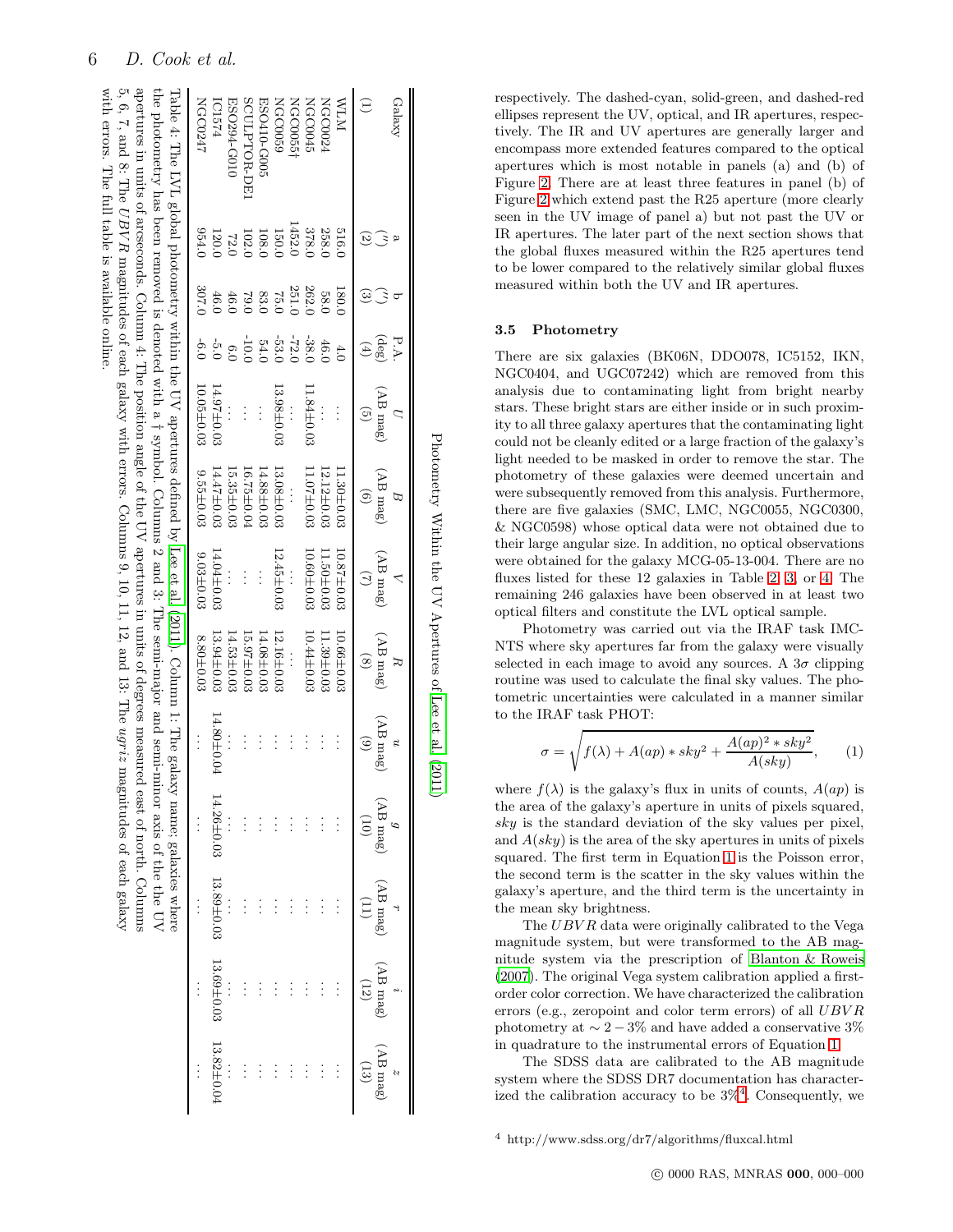have added a 3% calibration error to the instrumental errors of Equation [1.](#page-5-1) The photometry for  $UBVR$  and  $ugriz$  within the optical, IR, and UV apertures are listed in Tables [2,](#page-4-0) [3,](#page-4-1) and [4,](#page-5-0) respectively. These data have not been corrected for Galactic foreground extinction and are presented in the AB magnitude system.

There is a single non-detection for all optical images in the SDSS u−band for UGCA133. The magnitude for this data point is set as the upper limit for a point source defined in §[3.1.](#page-1-1) The u−band photometry listed for this galaxy in Tables [2,](#page-4-0) [3,](#page-4-1) and [4](#page-5-0) has no error listed and the limiting magnitude is preceded by a ">" symbol indicating an upper limit.

We also examine how the global flux of a galaxy changes when measured within different apertures (i.e., UV, optical R25, or IR). To make comparisons between the three apertures used in this study, we take the difference of the magnitudes listed in Tables [2,](#page-4-0) [3,](#page-4-1) and [4](#page-5-0) and plot the resultant as histograms in Figure [3.](#page-6-0) However, we present only the V-band photometric differences since all other bandpass histograms exhibit similar overall structure. These histograms graphically present comparisons between the fluxes measured within the IR and R25 apertures (IR−R25; unshaded), the UV and R25 apertures (UV−R25; shaded with diagonal lines), and the UV and IR apertures (UV−IR; shaded gray).

The peak of the IR−R25 and UV−R25 histograms are offset from a zero magnitude difference to brighter IR and UV fluxes by similar amounts  $(0.1-0.3 \text{ mag})$ . This offset indicates that both the IR and UV apertures encompass more flux compared to the optical R25 apertures. For example, a visual inspection of panel (b) in Figure [2](#page-3-3) shows at least three features outside of the R25 aperture (also seen in the UV image of panel a) which are contained within both the UV and IR apertures. Furthermore, the UV−IR histogram is peaked around a magnitude difference of zero indicating that both the UV and IR apertures encompass roughly the same amount of optical flux. This suggests that the R25 apertures, which are traditionally used to define a galaxy's spatial extent, do not fully encompass a galaxy's extended features.

# 3.6 UBVR + SDSS Composite Sample

This study aims to compile a complete UBVR data set for all galaxies; however, not all galaxies have been observed in all  $UBVR$  filters. The galaxies with missing  $UBVR$  observations can be supplemented with SDSS ugriz observa-tions. Table [5](#page-6-1) lists the number of galaxies with  $UBVR$  observations in Column 2 and the number of galaxies without  $UBVR$  observations but with available  $ugriz$  observations in Column 3. The supplemental SDSS will require a transformation into  $UBVR$  magnitudes. We transform  $uqriz$ magnitudes into  $UBVR$  magnitudes instead of  $UBVR$  into ugriz since there are more observed  $UBVR$  data.

In the final composite  $UBVR$  optical data set, all observed  $UBVR$  data were retained and only the missing  $UBVR$  data were supplemented with transformed  $ugriz$ data. For example, if a galaxy has been observed in the B and R filters, the available ugriz magnitudes were transformed into only the U and V magnitudes resulting in an observed BR and a transformed UV data set. Column 4 in



<span id="page-6-0"></span>Figure 3. The V −band global magnitude differences measured within the IR and optical R25 apertures (IR−R25; unshaded), the UV and R25 apertures (UV−R25; shaded with diagonal lines), and the UV and IR apertures (UV−IR; shaded gray). The peak of both the UV−R25 and IR−R25 magnitude differences show that the UV and IR apertures encompass more flux compared to the optical R25 apertures by  $0.1 - 0.3$  magnitudes.

LVL Composite Sample

| Filter<br>(1) | $#$ Observed<br>(2) | $#$ SDSS<br>(3) | $#$ Total<br>(4) |
|---------------|---------------------|-----------------|------------------|
| U             | 132                 | 96              | 228              |
| в             | 185                 | 60              | 245              |
| V             | 129                 | 106             | 235              |
| R.            | 188                 | 57              | 245              |

<span id="page-6-1"></span>Table 5. Explanation of galaxy sample statistics used in this study–Column2: the number of observed galaxies for each  $UBVR$ filter listed in column 1; Column 3: the number of galaxies without observed data but with SDSS data available in each filter; Column 4: the total number of galaxies in the combined observed  $UBVR$  and transformed  $ugriz$  data set (i.e., the sum of columns 2 and 3).

Table [5](#page-6-1) presents the total number of galaxies in the composite (observed UBV R plus transformed ugriz) LVL sample.

Transformations were carried out via the prescription of Cook et al. (2014b; submitted). These transformation equations were derived using LVL galaxies with both ugriz and UBVR observations. Previous SDSS transformations derived from Landolt+Stetson calibration stars (e.g., [Lupton et al. 2004](#page-8-18); [Jester et al. 2005](#page-8-19)) and galaxy templates [\(Blanton & Roweis 2007](#page-7-8)) yield increased scatter around transformation relationships and and significant offsets  $(>0.1$  dex) in UBVR observed-only color-color LVL trends. However, the study of Cook et al. (2014b; submitted) derives transformation relationships with significantly less scatter and no apparent offset in UBVR observed-only color-color LVL trends. For a full description of the ugriz to UBV R transformations using galaxy-wide integrated colors see Cook et al. (2014b; submitted).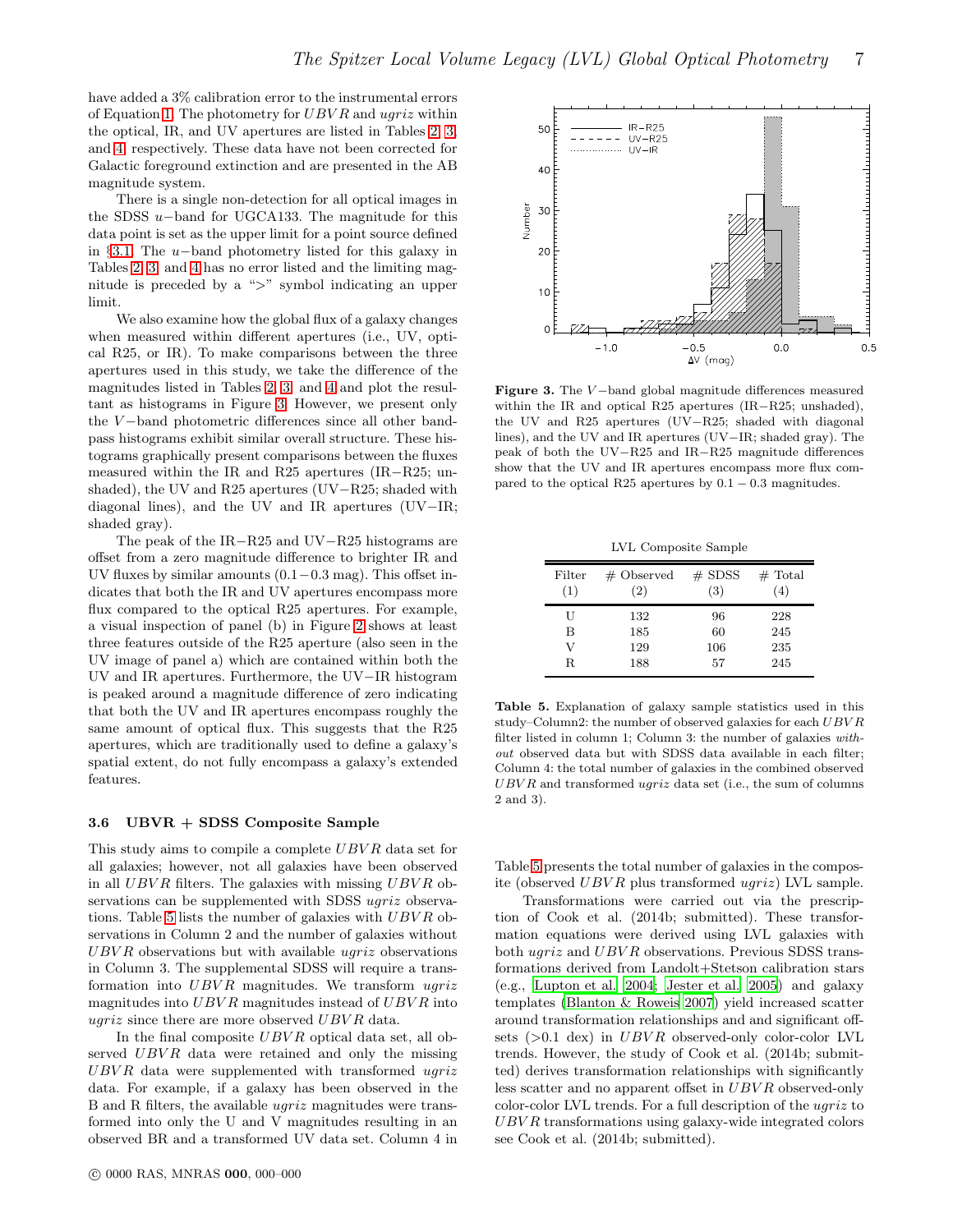

<span id="page-7-9"></span>Figure 4. A color-color plot for the LVL composite  $UBVR$  data, where the absolute magnitudes of each bandpass has been corrected for Milky Way foreground extinction. The error bars above the legend represent the median errors of all data plotted. There is a positive relationship with significant overlap between different galaxy types. However, earlier-type galaxies tend to be redder in color.



<span id="page-7-11"></span>Figure 5. A color-color plot similar to that of Figure [4,](#page-7-9) where the absolute magnitudes of each bandpass has been corrected for Milky Way foreground extinction. There is a positive relationship with significant overlap between different galaxy types. However, earlier-type galaxies tend to be redder in color.

#### 4 RESULTS

In this section we present properties of the  $UBVR$  composite sample constructed from observed UBVR and transformed SDSS ugriz data. We find relationships between optical colors.

To make direct photometric comparisons we have chosen to present figures based on the fluxes within one aperture: the IR apertures of [Dale et al. \(2009\)](#page-8-2). These apertures are chosen for the following reasons: (1) the IR apertures yield similar global fluxes to those of the UV apertures, both of which exhibit greater fluxes compared to the fluxes measured within the R25 apertures (see  $\S 3.5$ ); (2) there are fewer galaxy apertures  $(N = 234)$  defined in the UV catalog of [Lee et al. \(2011](#page-8-0)) compared to the number of IR apertures  $(N = 255)$  published in [Dale et al. \(2009\)](#page-8-2). The IR apertures have been visually checked to ensure that they are adequately large to encompass all of the optical emission.

The figures in this section present absolute magnitudes. These magnitudes are corrected for Milky Way foreground extinction using the [Schlegel, Finkbeiner & Davis](#page-8-14) [\(1998\)](#page-8-14) maps tabulated by the NASA/IPAC Extragalactic Database<sup>[5](#page-7-10)</sup> assuming the [Draine \(2003\)](#page-8-15) extinction curve and a reddening law of  $R_V = 3.1$ . The  $E(B - V)$  values from [Schlegel, Finkbeiner & Davis \(1998\)](#page-8-14) are listed in Table [1.](#page-2-0)

Figures [4](#page-7-9) and [5](#page-7-11) show two optical color-color diagrams for the composite "UBVR" LVL data set. These relationships show a general positive trend between different colors, where later-type spiral and irregular galaxies tend to be bluer than earlier-type galaxies. While this morphological trend exists in both color-color plots, there is significant overlap in the colors of different galaxy types.

# 5 SUMMARY

This study has constructed a homogenized UBVR data set for 246 LVL galaxies from newly obtained  $UBVR$  imaging and compiled SDSS ugriz data. We transformed ugriz magnitudes into  $UBVR$  magnitudes when observed  $UBVR$ data were not available. Comparing the global optical fluxes between the UV apertures of [Lee et al. \(2011](#page-8-0)), the IR apertures of [Dale et al. \(2009](#page-8-2)), and the optical R25 apertures reveal that the traditionally defined R25 optical extent of a galaxy does not encompass the extended features of many LVL galaxies. The optical properties for the LVL sample measured within the IR apertures show relationships between different optical colors (Figures [4](#page-7-9) and [5\)](#page-7-11), where earlier-type galaxies tend to show redder colors.

A follow-up publication (Cook et al. 2014c; submitted) utilizes these optical data to construct the full panchromatic (UV-optical-IR) LVL SEDs of the LVL sample. These SEDs facilitate an analysis of how physical properties (e.g., SFR, metallicity, dust, etc.) affect the observed properties of the LVL galaxy sample.

## **REFERENCES**

- <span id="page-7-6"></span>Abazajian K. N. et al., 2009, ApJS, 182, 543
- <span id="page-7-3"></span>Andrews J. E. et al., 2013, ApJ, 767, 51
- <span id="page-7-4"></span><span id="page-7-1"></span>Barnes K. L., van Zee L., Dowell J. D., 2013, ApJ, 775, 40 Barnes K. L., van Zee L., Skillman E. D., 2011, ApJ, 743, 137
- <span id="page-7-5"></span>Bauer A. E. et al., 2013, MNRAS, 434, 209
- <span id="page-7-7"></span>Bertin E., Mellier Y., Radovich M., Missonnier G., Didelon P., Morin B., 2002, in Astronomical Society of the Pacific Conference Series, Vol. 281, Astronomical Data Analysis Software and Systems XI, Bohlender D. A., Durand D., Handley T. H., eds., p. 228
- <span id="page-7-8"></span>Blanton M. R., Roweis S., 2007, AJ, 133, 734
- <span id="page-7-0"></span>Calzetti D. et al., 2010, ApJ, 714, 1256
- <span id="page-7-2"></span>Cook D. O. et al., 2012, ApJ, 751, 100

<span id="page-7-10"></span><sup>5</sup> http://ned.ipac.caltech.edu/